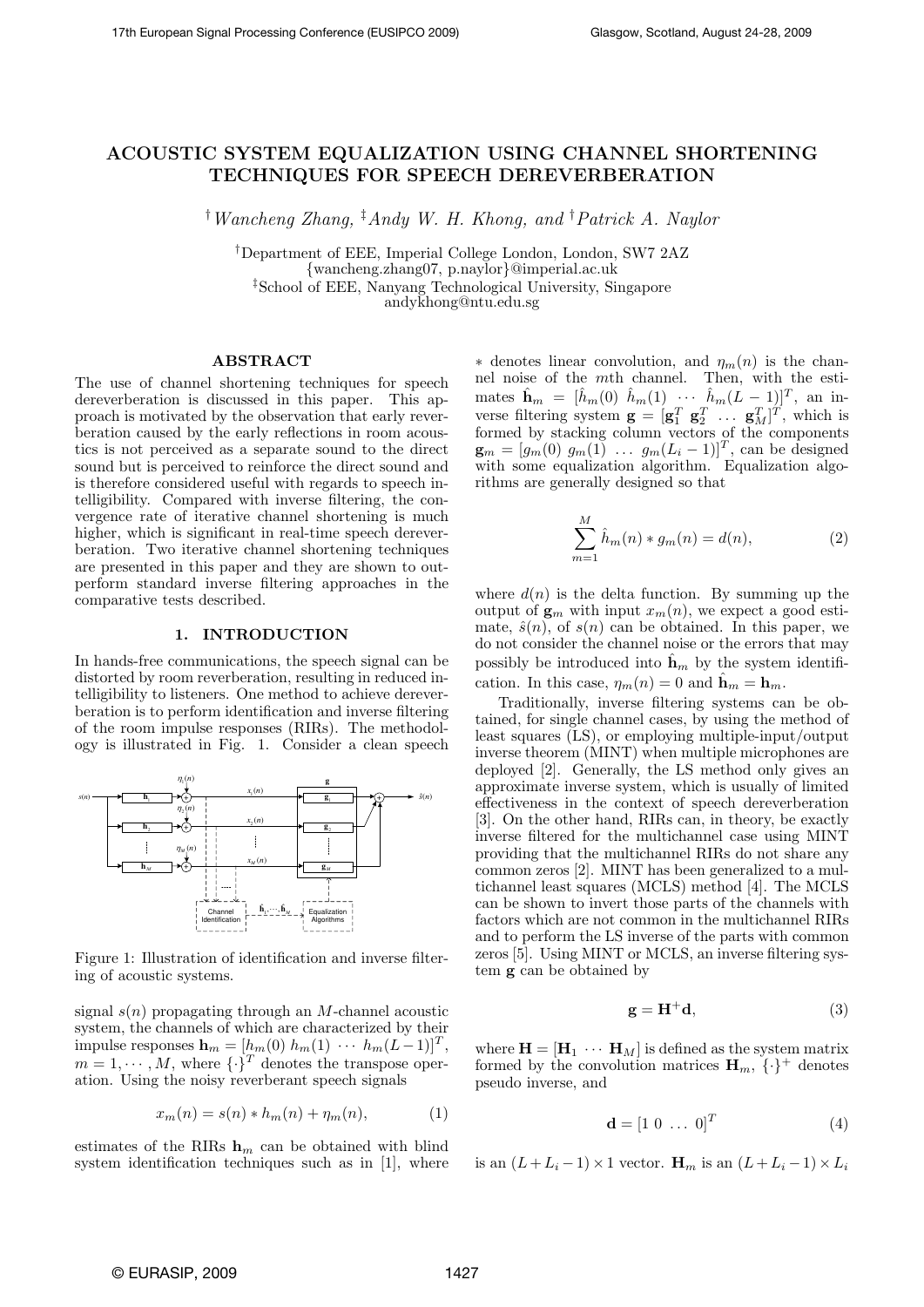convolution matrix of  $h_m$ 

$$
\mathbf{H}_{m} = \left[ \begin{array}{ccccc} h_{m}(0) & 0 & \cdots & 0 \\ h_{m}(1) & h_{m}(0) & \cdots & 0 \\ \vdots & \ddots & \ddots & \vdots \\ h_{m}(L-1) & \cdots & \vdots & \vdots \\ 0 & h_{m}(L-1) & \cdots & \vdots \\ \vdots & \vdots & \ddots & \vdots \\ 0 & \cdots & 0 & h_{m}(L-1) \end{array} \right].
$$

Although, compared with single channel LS, better performance can be achieved by using MINT or MCLS, MINT and MCLS are still computationally expensive [4]. This motivates the use of subband and iterative algorithms [4][6] to reduce the computational complexity. However, the system matrix  $H$  is usually ill-conditioned, which limits the convergence rate of the iterative algorithms.

In this paper, we address the performance degradation in iterative inverse filtering algorithms due to the ill-conditioning of the system matrix H. An additional advantage of the proposed approach is that its computational complexity is much lower than MINT. We achieve this by a process known as channel shortening which has been extensively developed in the context of digital communications to mitigate the inter-symbol and intercarrier interference. These techniques were firstly developed for the single-input/single-output (SISO) cases and later extended for the multiple-input/multiple-output (MIMO) cases [7][8]. In addition, both closed form [9] and adaptive [10][11] methods have been studied. A common frame work and an overview of the design techniques for channel shortening can be found in [12]. For the shortening of acoustic systems, the closed form channel shortening techniques have been studied in [13]. Since the closed form channel shortening techniques need to compute the inverse of large scale matrix, they are also computationally complex. The motivation behind employing channel shortening techniques for our acoustic system equalization application is based on the fact that early reverberation caused by the early reflections in room acoustics is not perceived as a separate sound to the direct sound but is perceived to reinforce the direct sound and is therefore considered useful with regards to speech intelligibility [14]. Therefore, it can be argued that it is not necessary to use the delta function as the target impulse response (TIR) in RIRs equalization for the purpose of dereverberation. Shortening the RIRs is indeed satisfactory for enhancing the intelligibility of reverberant speech. By relaxing the TIR to be less constrained than the delta function, we expect that fast and high suppression of the tail of RIRs is correspondingly achieved.

This paper is organized as follows: firstly, two iterative algorithms for RIRs shortening will be presented in Section 2. Then, the efficiency of inverse filtering and shortening will be compared by simulations in Section 3, and the two proposed channel shortening algorithms will also be compared and computational complexity will be analyzed in this section. Finally, we will draw some conclusions in Section 4.

# 2. ITERATIVE APPROACHES TO RIRs SHORTENING

The closed form MINT, or the iterative algorithm [6] based on it, usually aims to force the equalized impulse response

$$
\mathbf{y} = [y(0) y(1) \cdots y(L + L_i - 2)]^T
$$
  
= 
$$
\sum_{m=1}^{M} h_m(n) * g_m(n)
$$
 (5)

to be a TIR of the delta function (4). Their aim is to minimize the cost function

$$
J = \|\mathbf{d} - \mathbf{y}\|^2,\tag{6}
$$

where  $\|\cdot\|$  denotes the Euclidean norm.

As stated above, forcing y to be d is not always necessary for dereverberation. In many cases, the characteristics of the early part of the TIR are not important with regard to the intelligibility of the speech. Therefore, in this work, the aim is to minimize the energy of the late part of the equalized impulse response, sometimes referred to as the equalization tail; at the same time, the early part of the TIR is left unconstrained. We propose to achieve this by using a weighting function in the cost function

$$
J = \|\mathbf{w} \circ (\mathbf{d} - \mathbf{y})\|^2, \tag{7}
$$

where

$$
\mathbf{w} = [w(0) \ w(1) \ \cdots \ w(L + L_i - 2)]^T
$$

$$
= [\underbrace{1 \ 0 \ \cdots \ 0}_{L_r} \ 1 \ \cdots \ 1]^T \tag{8}
$$

is the weighting function and ◦ denotes the Hadamard product. Here  $L_r$  is the length of the 'relaxing' window. We use  $w(0) = 1$  to avoid the trivial solution.

The steepest descent (SD) method [15] has been used in [5] for shortening the RIRs. Here we will firstly review it and then apply the conjugate gradient (CG) method [16] to compute the shortening systems of the RIRs. We will compare the performance of these two algorithms in Section 3.2.

## 2.1 Steepest descent method for RIRs shortening

In matrix form, (7) can be written as

$$
J = \|\mathbf{W}(\mathbf{d} - \mathbf{H}\mathbf{g})\|^2, \tag{9}
$$

where  $\mathbf{W} = \text{diag}\{\mathbf{w}\}\$ and  $\mathbf{g} = [\mathbf{g}_1^T \ \mathbf{g}_2^T \ \dots \ \mathbf{g}_M^T]^T$  is the shortening system. The gradient of  $\overline{J}$  can be written as

$$
\nabla J = -2(\mathbf{W}\mathbf{H})^T \mathbf{W}\mathbf{d} + 2(\mathbf{W}\mathbf{H})^T (\mathbf{W}\mathbf{H})\mathbf{g}.
$$
 (10)

The shortening system g can then be iteratively obtained by

$$
\mathbf{g}(k+1) = \mathbf{g}(k) - \mu \nabla J,\tag{11}
$$

where k denotes the index of iteration, and  $\mu$  is the stepsize. The proposed steepest descent channel shortening  $(SD_{CS})$  algorithm is given in Algorithm 1.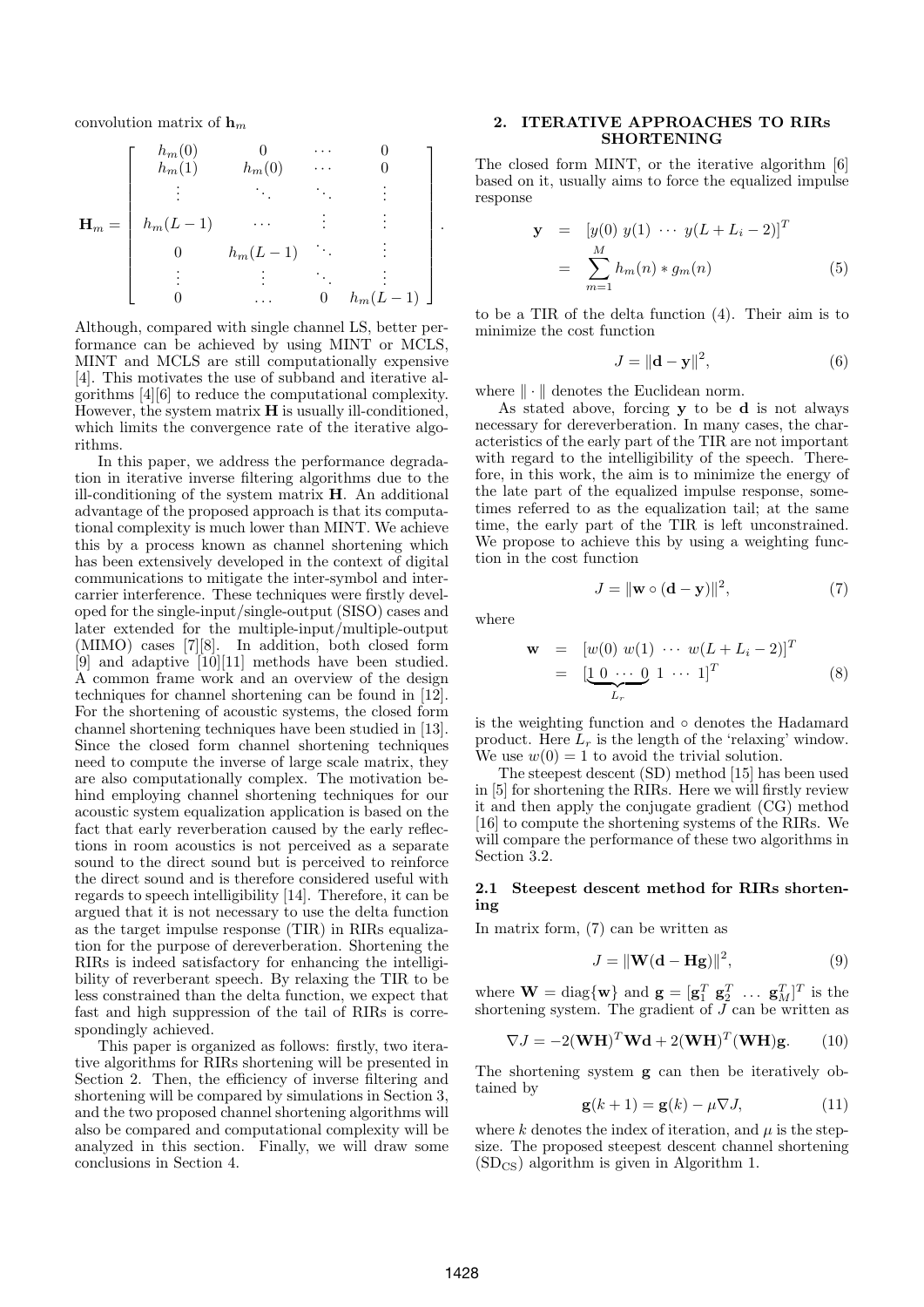Algorithm 1 Proposed  $SD_{CS}$  for computing g.  $\mathbf{g}(0) = \mathbf{0}_{ML}$  $\mathbf{b} = (\mathbf{W}\mathbf{H})^T \mathbf{W} \mathbf{d}, \ \mathbf{A} = (\mathbf{W}\mathbf{H})^T (\mathbf{W}\mathbf{H})$ for  $k = 0, 1, 2, ...$  do  $\nabla J = -2\mathbf{b} + 2\mathbf{Ag}(k)$  $\mathbf{g}(k+1) = \mathbf{g}(k) - \mu \nabla J$ end for

## 2.2 Conjugate gradient method for RIRs shortening

The CG method chooses A-conjugate search directions in searching the optimal solution in order to avoid the gradient directions that are possibly not different enough during the iteration in SD [16]. The proposed conjugate gradient channel shortening  $(\text{CG}_{CS})$  algorithm using CG method is given in Algorithm 2.

Algorithm 2 Proposed  $CG_{CS}$  for computing g.  $\mathbf{g}(0) = \mathbf{0}_{ML}$  $\mathbf{b} = (\mathbf{WH})^T \mathbf{W} \mathbf{d}, \ \mathbf{A} = (\mathbf{WH})^T (\mathbf{WH})$  $\mathbf{r}_a = \mathbf{b} - \mathbf{Ag}(0), \ \mathbf{p}_a = \mathbf{r}_a, \ \mu = (\mathbf{r}_a^T \mathbf{r}_a) / (\mathbf{p}_a^T \mathbf{A} \mathbf{p}_a)$  $\mathbf{g}(1) = \mathbf{g}(0) + \mu \mathbf{p}_a, \ \mathbf{r}_b = \mathbf{r}_a - \mu \mathbf{A} \mathbf{p}_a$ for  $k = 1, 2, ...$  do  $\beta = (\mathbf{r}_b^T \mathbf{r}_b) / (\mathbf{r}_a^T \mathbf{r}_a)$  $\mathbf{p}_b = \mathbf{r}_b + \beta \mathbf{p}_a$  $\mathbf{q} = \mathbf{A} \mathbf{p}_b$  $\mu = (\mathbf{r}_b^T \mathbf{r}_b) / (\mathbf{p}_b^T \mathbf{q})$  $\mathbf{g}(k+1) = \mathbf{g}(k) + \mu \mathbf{p}_b$  $\mathbf{r}_a = \mathbf{r}_b$  $\mathbf{r}_b = \mathbf{r}_b - \mu \mathbf{q}$  $\mathbf{p}_a = \mathbf{p}_b$ end for

#### 3. SIMULATION RESULTS

#### 3.1 Comparison of inverse filtering and shortening

A comparison of the outputs obtained by inverse filtering and channel shortening will now be given on the basis of the results obtained with the  $CG_{CS}$  algorithm.

In simulations, an  $M = 2$  channel acoustic system was used and the channel RIRs were taken from the MARDY database [17]. The length of the RIRs is  $L = 2000$ , with a sampling frequency of 8 kHz. Both the length of  $L_i$  used for inverse filtering and  $L_s$  for shortening are  $L_i = L_s = L_c$ , where  $L_c = \lceil \frac{L-1}{M-1} \rceil = 1999$  is the critical length. This length is the minimum length to obtain an inverse filtering system [2] when channels do not share any common zeros.

The inverse filtering approach can be seen equivalent to using a weighting function of  $\mathbf{w} = \begin{bmatrix} 1 & 1 & \dots & 1 \end{bmatrix}^T$  in (7). For shortening, since reflections arriving within 20 ms of the direct sound cause little or no disturbance in hearing even when the amplitude of the reflections is greater than the direct sound [14], we aim to shorten the channel to less than 20 ms (160 taps). Accordingly, the window length  $L_r$  in (8) is set as  $L_r = 160$ .

The squared coefficients of y after 1000 iterations are shown in Fig. 2 for the cases of inverse filtering and



Figure 2: Equalization results of inverse filtering and shortening.



Figure 3: Comparison of the convergence of the tail energy.

shortening. The energy of the equalization tail

$$
E_t = \sum_{n=160}^{L+L_s-2} y(n)
$$
 (12)

against iterations is shown in Fig. 3. We can see from Fig. 2 that for shortening, the tail energy was highly suppressed after  $L_r = 160$ , whereas the inverse filtering result shows a tail remaining relatively strong.

#### 3.2 Comparison of  $SD_{CS}$  and  $CG_{CS}$

In this experiment, the efficiency of  $SD_{CS}$  and  $CG_{CS}$  will be compared. In the simulation,  $L_r = 160, L_s = L_c$ , are used. For comparison, a step-size  $\mu$  equal to the largest eigenvalue of the matrix A in Algorithm 1 is used. This corresponds a step-size capable of achieving the highest rate of convergence. Comparison of the convergence of  $E_t$  using the SD<sub>CS</sub> and CG<sub>CS</sub> is given in Fig. 4.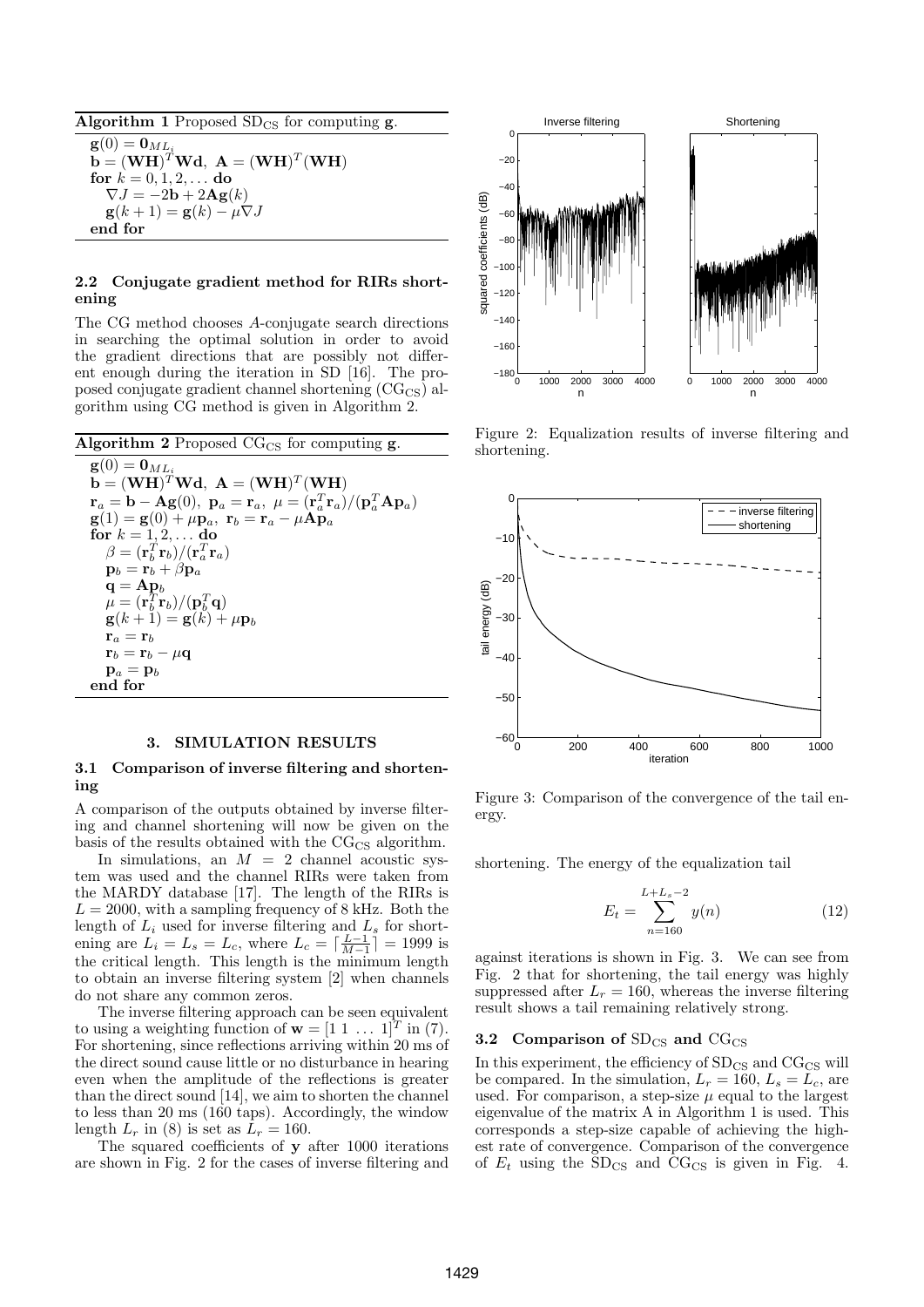

Figure 4: Comparison of  $E_t$  between  $SD_{CS}$  and  $CG_{CS}$ .

It shows that  $E_t$  descends much faster using the  $CG_{CS}$ than  $SD_{CS}$ . Listening tests have indicated that the tail is negligible when its energy  $E_t$  is less than -30 dB. In all the experiments for the remainder of this paper, we terminate iteration when  $E_t < -30$  dB. For  $E_t$  to descend to -30 dB,  $SD_{CS}$  requires 1469 iterations, whereas  $CG_{CS}$ only needs 69. Since for each iteration, both  $SD_{CS}$  and  $\widetilde{\text{CG}}_{\text{CS}}$  execute about  $2(ML_s)^2$  floating point operations (flops) [16], the  $CG_{CS}$  shows significant computational complexity saving.

### 3.3 Effect of  $L_r$  and  $L_s$

In this section, the effect of  $L_r$  and  $L_s$  on the performance of the proposed  $CG_{CS}$  algorithm will be investigated. Firstly, a summary of the effect of  $L_r$  and  $L_s$ will be given. Then, the simulation results will be shown and analyzed.

a. window length  $L_r$ . The window length  $L_r$  in the TIR can be chosen as required for the target application. For inverse filtering, it corresponds to  $L_r = 1$ . In the above experiments, we chose it to be  $L_r = 160$ . Smaller  $L_r$  may sometimes be preferred by applications such as in speech recognition and speaker verification. Using smaller value of  $L_r$  however can reduce the convergence rate of the algorithm.

b. Ls, length of the components of shortening systems. Since we only try to shorten, rather than inverse filter the RIRs, a length of  $L_s < L_c$  may be sufficient for the tail energy to reduce below some preferred level, for instance,  $-30$  dB. The length  $L_s$  can be much smaller than  $L_c$  for large  $L_r$ . However, a small value of  $L_s$  can cause the algorithm to converge slowly beyond which it will limit the lower bound of the tail energy.

The iterations needed for the  $CG_{CS}$  to make the tail energy to descend to -30 dB for different combinations of  $L_r$  and  $L_s$  are given in Table 1. It can be seen that for the same  $L_r$ , more iterations will be needed to achieve  $-30$  dB when using smaller  $L_s$ . However, as stated above, the flops needed for each iteration is about  $2(ML_s)^2$ . When  $L_s$  is reduced, the flops needed for each iteration will be reduced. Therefore, though

| $L_s$                                               | $L_r$ |          |     |     |     |     |
|-----------------------------------------------------|-------|----------|-----|-----|-----|-----|
|                                                     | 8     | 32       | 64  | 96  | 128 | 160 |
| $L_c$                                               | 198   | 123      | 99  | 95  | 85  | 69  |
| $L_c$ -100                                          | 207   | 133      | 106 | 105 | 90  | 75  |
| $L_c$ -200                                          | 246   | 151      | 118 | 118 | 98  | 83  |
| $L_c$ -300                                          | 423   | 198      | 146 | 137 | 110 | 92  |
| $L_c$ -400                                          | X     | 321      | 185 | 165 | 128 | 106 |
| $L_c$ -500                                          | X     | $\times$ | 419 | 267 | 172 | 139 |
| $L_c$ -600                                          | ×     | ×        | X   | X   | 441 | 240 |
| where $\times$ means that -30 dB is not achievable. |       |          |     |     |     |     |

Table 1: Iterations used for the tail energy to descend to  $-30$  dB for different combinations of  $L_r$  and  $L_s$ .



Figure 5: Total operations used for different  $L_s$ .

more iterations are needed for smaller  $L_s$ , the overall computational complexity

$$
Ops = 2(ML_s)^2 \times iterations \tag{13}
$$

may be reduced. The *Ops* against  $L_s$  for  $L_r = 160$  is plotted in Fig. 5. We can see that the lowest computational complexity is given by  $L_s = L_c - 300$ . Compared with  $(L + L_s - 1) \times (ML_s)^2 + (ML_s)^3/3 \approx 6 \times 10^{10}$ [16][4], which is needed for the computation of matrix inverse when using MINT, we can see a reduction by a factor of about 30.

It can also be seen from Table 1 that, for the same  $L_s$ , fewer iterations are needed when using larger  $L_r$ . For some combinations of  $L_r$  and  $L_s$ , the tail energy converges above -30 dB.

#### 4. CONCLUSION

In this paper, two algorithms for shortening of multichannel RIRs have been introduced. It has been shown that, compared with inverse filtering, channel shortening is more efficient in suppression of the tail of the RIRs and in computational complexity. The  $CG_{CS}$  algorithm is more effective than the  $SD_{CS}$ .